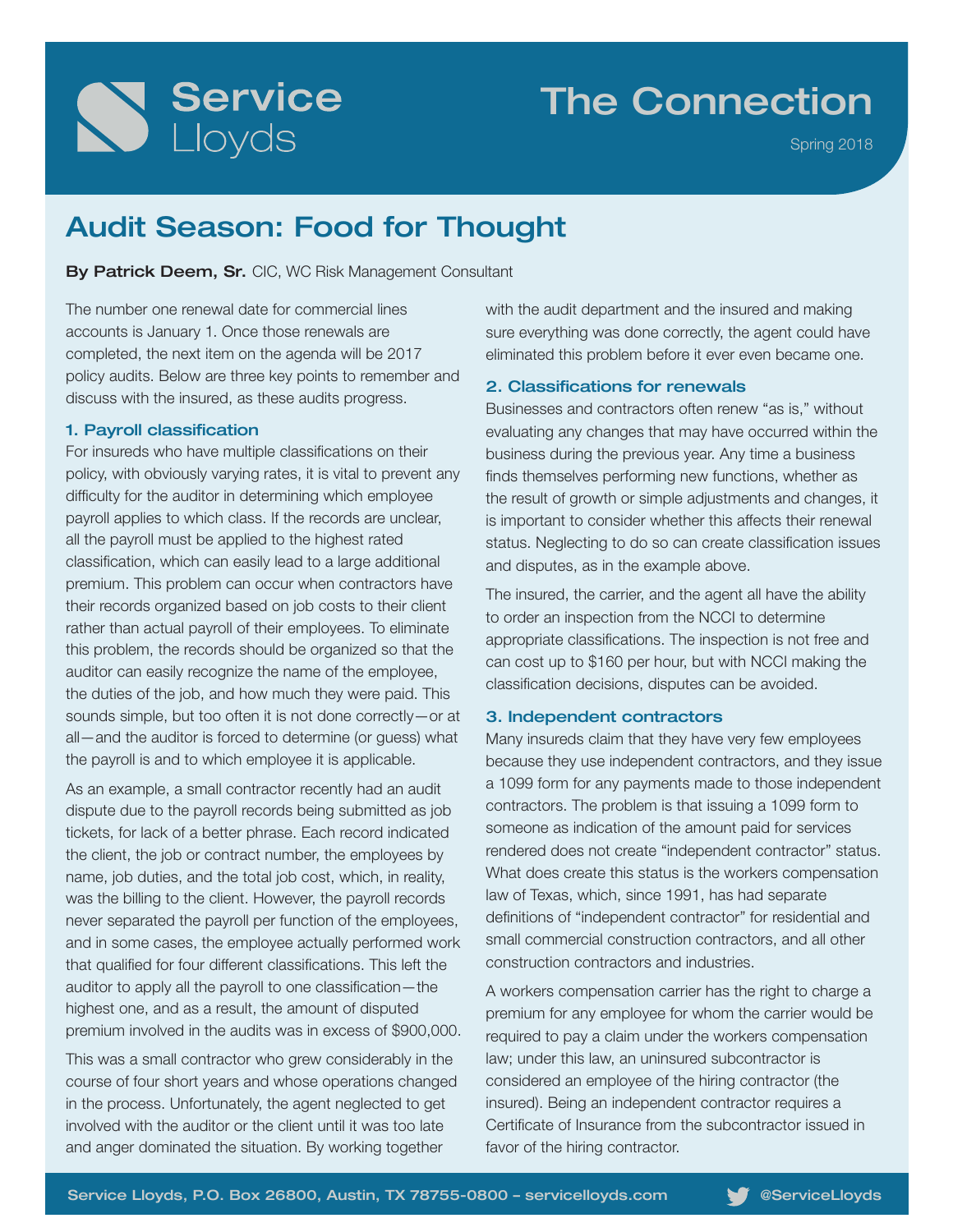A true independent contractor, one that meets the definition in the workers compensation law, and all their employees are still considered employees of the hiring contractor unless the hiring contractor can produce a Certificate of Insurance, not just a 1099 form, indicating workers compensation coverage for the independent contractor. Furthermore, the full contract cost becomes the payroll for audit purposes for the uninsured employees. This is another issue that can easily be avoided by communicating with the insured before it becomes a problem.

Bottom line: Communication with the insured before these problems develop can save everyone involved from stressful disputes and needless frustration.

## Management Involvement to Achieve Sustainable Safety Excellence

**By Tipton Scruggs Loss Control Supervisor** 

"Give a man a fish and you feed him for a day. Teach a man to fish and you feed him for a lifetime." This rings true in almost every aspect of life and can likewise be applied to achieving sustainable safety excellence.

Many policyholders rely on their insurance carrier or independent consultant to visit their facilities and conduct hazard assessments throughout the year, but this typically only results in a temporary focus on safety related improvements. Policyholders must be taught how to maintain safety precautions long-term. Even for those who do an excellent job of implementing safety regulations, there is always room for improvement, and management involvement is the key.

One of the best management efforts is conducting routine hazard assessments, or safety walkarounds, on a monthly basis. These assessments demonstrate management's commitment to improving safety and health by identifying and abating hazards. They allow management to determine how effective the existing safety program is and the impact these efforts have on preventing potentional work-related injuries.

There are three primary components to conducting an effective safety walkaround or assessment:

### Pre-assessment activities

- Gather historical information, such as incident investigation reports, historical assessment reports, and near-miss incident reports, to identify the most hazardous areas
- Talk to department supervisors/managers about their safety observations and concerns
- Acquire all PPE needed prior to the walkaround to set the example for employees
- Acquire or create an inspection checklist applicable to the exposures and/or departments you intend to assess

EDITOR: Melinda O'Connell moconnell@sgifs.com

#### CONTRIBUTORS: Jan Kearbey

Vice President of Marketing jkearbey@servicelloyds.com

### On-site inspection activities

- Make sure the appropriate PPE is being worn correctly prior to entering the work areas
- Look for easily observable hazards, such as tripping hazards, blocked exits, and frayed electrical wires
- Look for property damage that could have been caused by forklift operations
- Talk to employees about the hazards they work with an excellent way to ascertain potential safety improvements
- Ask open-ended questions
- Seek out and visit with new hires to gauge their understanding of the safety program
- Observe employees as they perform their job duties, looking for safe and unsafe work behaviors
- Try to find solutions "on the spot"
- Make a list of hazards that need to be addressed and prioritize them according to potential severity

### Post-assessment activities

- Prepare an abatement plan containing a list of hazards found, corrective actions needed, and a reasonable timeline for implementation
- Assign responsibilities for abatement activities with a target completion date
- Identify complex hazards that may need further evaluation, study, or engineering work, and develop interim controls to be implemented until a permanent solution is found
- Share results with owners, senior executives, management, and line employees

When visiting policyholders for safety assessments, maintain a focus on teaching long-term implementation, not just finding a quick fix.

Tipton Scruggs Loss Control Supervisor tscruggs@servicelloyds.com

Patrick Deem, Sr. CIC, WC Risk Management **Consultant** padeemsr@swbell.net

Service Lloyds, P.O. Box 26800, Austin, TX 78755-0800 - servicelloyds.com **@ServiceLloyds**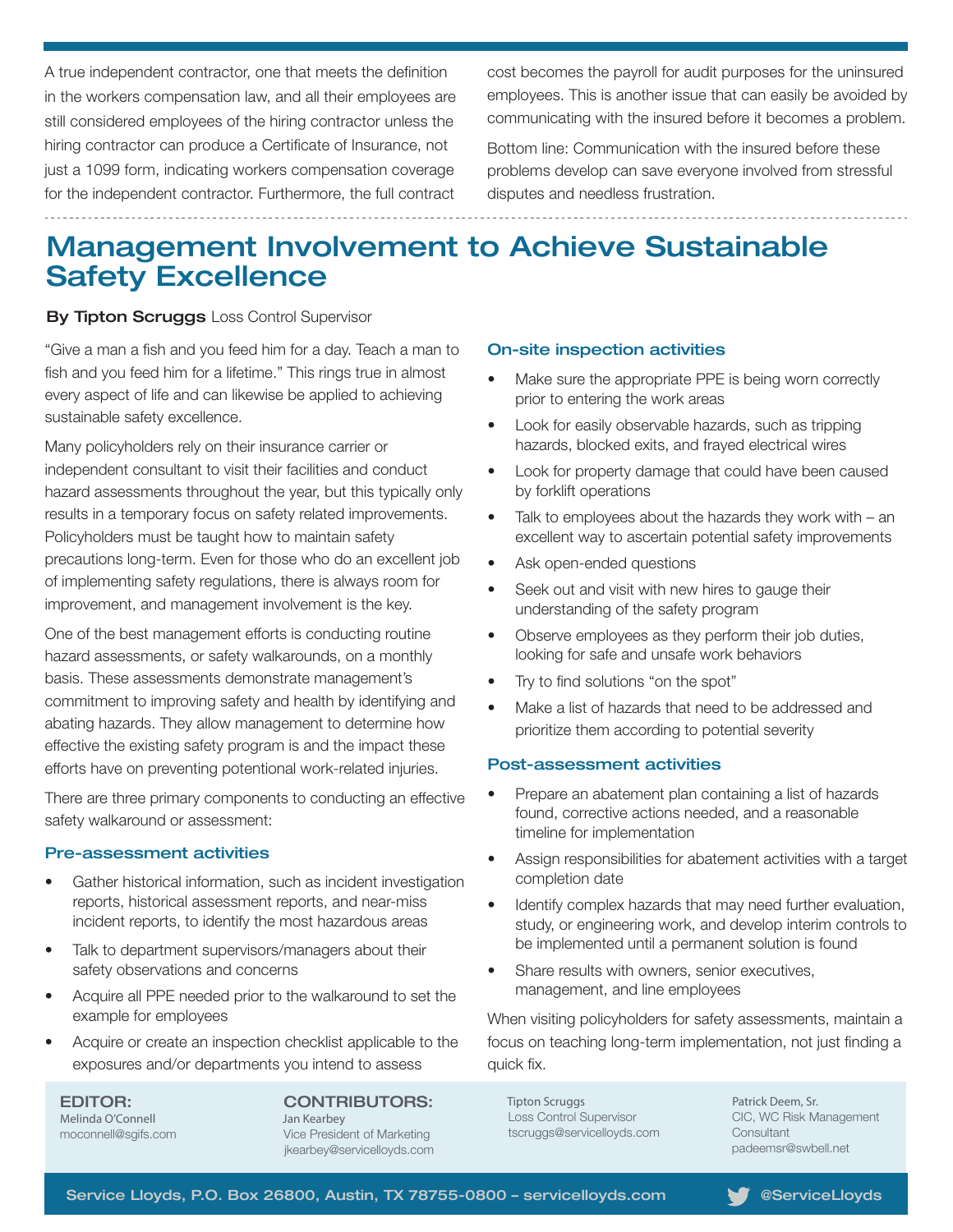## **ASKJAN**

Agency resource Jan Kearbey tackles your toughest agency management questions

### Question:

I just started a new job in a fastpaced agency, and I realized that most of the people I work with are simply sad souls. Any attempt to insert joy or lightheartedness is received like the flu. One of my coworkers shared recently that she was concerned about showing too much joy because it would give the impression that she wasn't a hard worker or didn't have enough to do. Isn't it better for employees to come to work and try to be happy?

### Answer:

I cannot imagine spending so much of my life at work and not enjoying the journey. Yes, it is absolutely better for employees to come to work happy, and there are ample studies that support this idea. Below I have shared some thoughts on being happy at work in the hope of providing you with encouragement at your new job.

### Happiness is about connectivity

Happiness can mean different things to different people. It can refer to optimism (the way we think), emotion (joy, pleasure, gratitude), or a way of life (philosophy). Regardless of your definition, research indicates that the quickest way to happiness is through development of relationships. It's about people, not money or looks—simply the extension of our personal relationships and building those networks. The office is a natural environment for connectivity, leading to the development of an extended family. The more you can build work relationships, the more you contribute to your personal enjoyment at work.

Gallup's research supports the idea that employees who have a good friend at work are more engaged because they have a sense of belonging and being part of a group.

### Happiness is contagious

We have all experienced the co-worker who comes to work with their own special brand of bad mood. They spread their negativity as they move through the office, and we watch as the mood is transferred one by one. The good news is happiness may be just as contagious, and maybe even more so. Studies from the University of California have found that happiness can spread by association. Having a happy coworker directly influences your emotional position. The more you surround yourself with joyful people, the more likely you will find yourself transforming—for the better.

### Happiness increases productivity

The positive endorphins that come with joy also promote improved productivity at work and at home. Endorphins put you in a more relaxed state, allowing you to focus more clearly and potentially resolve problems and overcome challenges more quickly.

Here is a fun fact about endorphins: smiling is the easiest way to release the hormone. The simple movement of stretching your facial muscles triggers the brain to produce endorphins. It does not have to be a sincere smile. Even a fake smile will trigger endorphin production. The expression "fake it till you make it" works in this scenario. Keep smiling!

### Happiness is healthier

It is difficult to sustain stress and happiness at the same time, so it is no surprise that there seems to be a correlation between lower medical costs and content employees. Medical studies have postulated for years that happiness has a direct positive impact on our immune system, mental health, stress, and coping skills.

### Happiness may be the path to success

When we think of the qualities of a successful leader, we normally move toward adjectives such as charismatic, commanding, and extroverted. Research now indicates that although these traits are important, the number one component to seek in hiring practices is the individual who displays happiness and positivity. These individuals normally lead through inspiration and motivation, creating challenging opportunities and spending time encouraging and mentoring employees. We might say that leadership success could be the byproduct of being happy. Numerous studies indicate that this success also crosses over into marriage, friendships, income, and possibly even contributes to longer life.

We go to work every day knowing that we have no control over the crisis or drama that may be waiting for us. But we can control how we embrace the day. We can choose to be happy, to view life through a different lens, to replace the negative with the positive, and assume the best rather than the worst. Everyone has the responsibility to contribute to a positive work environment, and being happy is a good place to start.